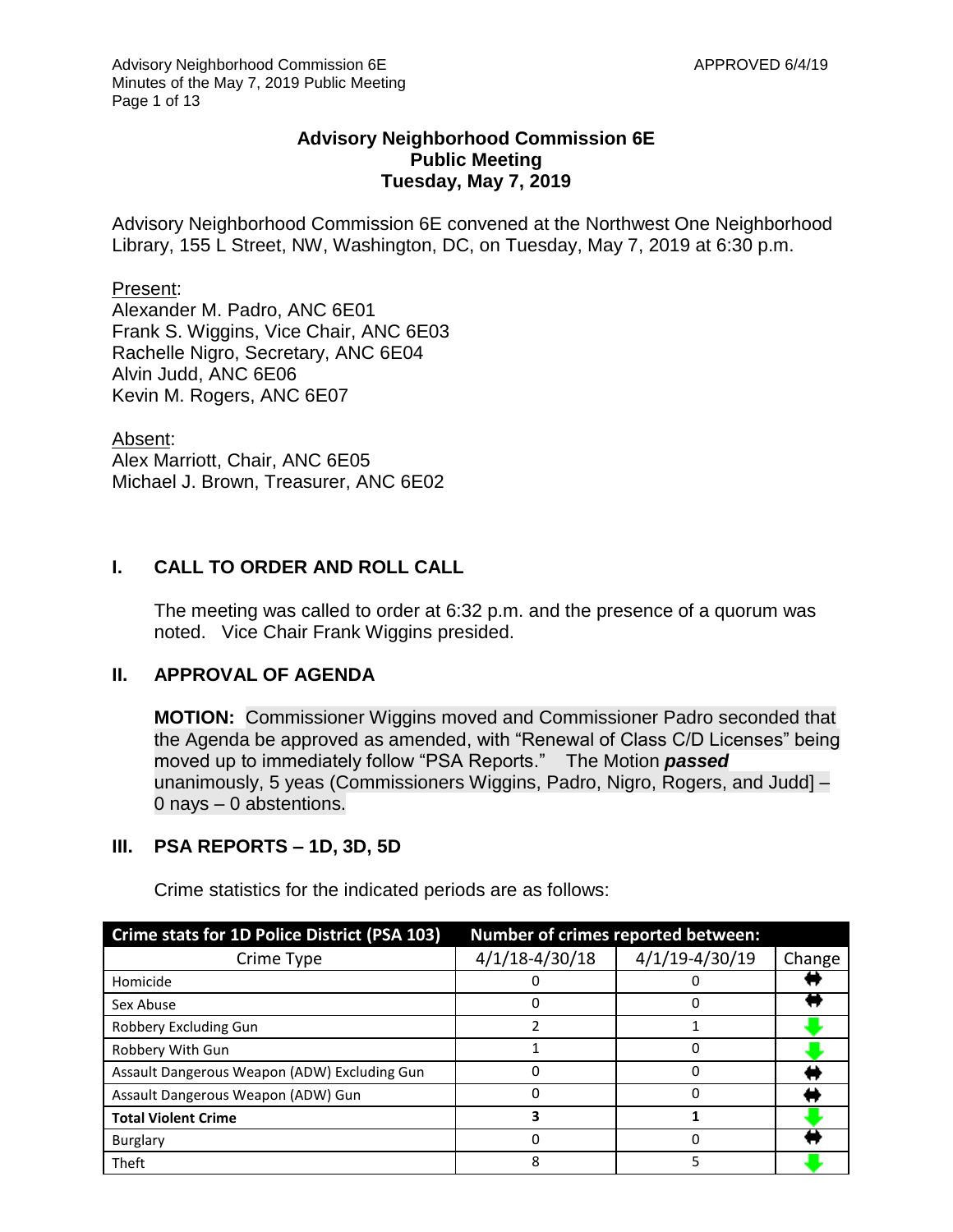#### Advisory Neighborhood Commission 6E APPROVED 6/4/19 Minutes of the May 7, 2019 Public Meeting Page 2 of 13

| Theft F/Auto                | 15 | 13 |  |
|-----------------------------|----|----|--|
| Stolen Auto                 |    |    |  |
| Arson                       |    |    |  |
| <b>Total Property Crime</b> | 24 | 18 |  |
| <b>Total Crime</b>          |    | 19 |  |

| Crime stats for 3D Police District (PSA 308) | Number of crimes reported between: |                    |        |
|----------------------------------------------|------------------------------------|--------------------|--------|
| Crime Type                                   | $4/1/18 - 4/30/18$                 | $4/1/19 - 4/30/19$ | Change |
| Homicide                                     | 0                                  | 0                  |        |
| Sex Abuse                                    | 0                                  | 0                  |        |
| Robbery Excluding Gun                        | 2                                  | 2                  |        |
| Robbery With Gun                             |                                    | 2                  |        |
| Assault Dangerous Weapon (ADW) Excluding Gun | 2                                  | 0                  |        |
| Assault Dangerous Weapon (ADW) Gun           | 1                                  | 2                  |        |
| <b>Total Violent Crime</b>                   | 6                                  | 6                  |        |
| <b>Burglary</b>                              | 0                                  | 4                  |        |
| Theft                                        | 22                                 | 13                 |        |
| Theft F/Auto                                 | 19                                 | 18                 |        |
| Stolen Auto                                  |                                    | 6                  |        |
| Arson                                        | $\Omega$                           | $\Omega$           |        |
| <b>Total Property Crime</b>                  | 42                                 | 41                 |        |
| <b>Total Crime</b>                           | 48                                 | 47                 |        |

|                                              | Number of crimes reported between: |                    |        |
|----------------------------------------------|------------------------------------|--------------------|--------|
| Crime stats for 5D Police District (PSA 503) |                                    |                    |        |
| Crime Type                                   | $4/1/18 - 4/30/19$                 | $4/1/19 - 4/30/19$ | Change |
| Homicide                                     | 0                                  | Ω                  |        |
| Sex Abuse                                    | 0                                  | 1                  |        |
| Robbery Excluding Gun                        | $\overline{2}$                     | 0                  |        |
| Robbery With Gun                             | 2                                  | 2                  |        |
| Assault Dangerous Weapon (ADW) Excluding Gun | $\overline{2}$                     | 3                  |        |
| Assault Dangerous Weapon (ADW) Gun           | 3                                  | 1                  |        |
| <b>Total Violent Crime</b>                   | 9                                  | 7                  |        |
| <b>Burglary</b>                              | 0                                  | 0                  |        |
| Theft                                        | 15                                 | 27                 |        |
| Theft F/Auto                                 | 30                                 | 25                 |        |
| Stolen Auto                                  | 8                                  | 6                  |        |
| Arson                                        | $\mathbf{0}$                       | $\Omega$           |        |
| <b>Total Property Crime</b>                  | 53                                 | 58                 |        |
| <b>Total Crime</b>                           | 62                                 | 65                 |        |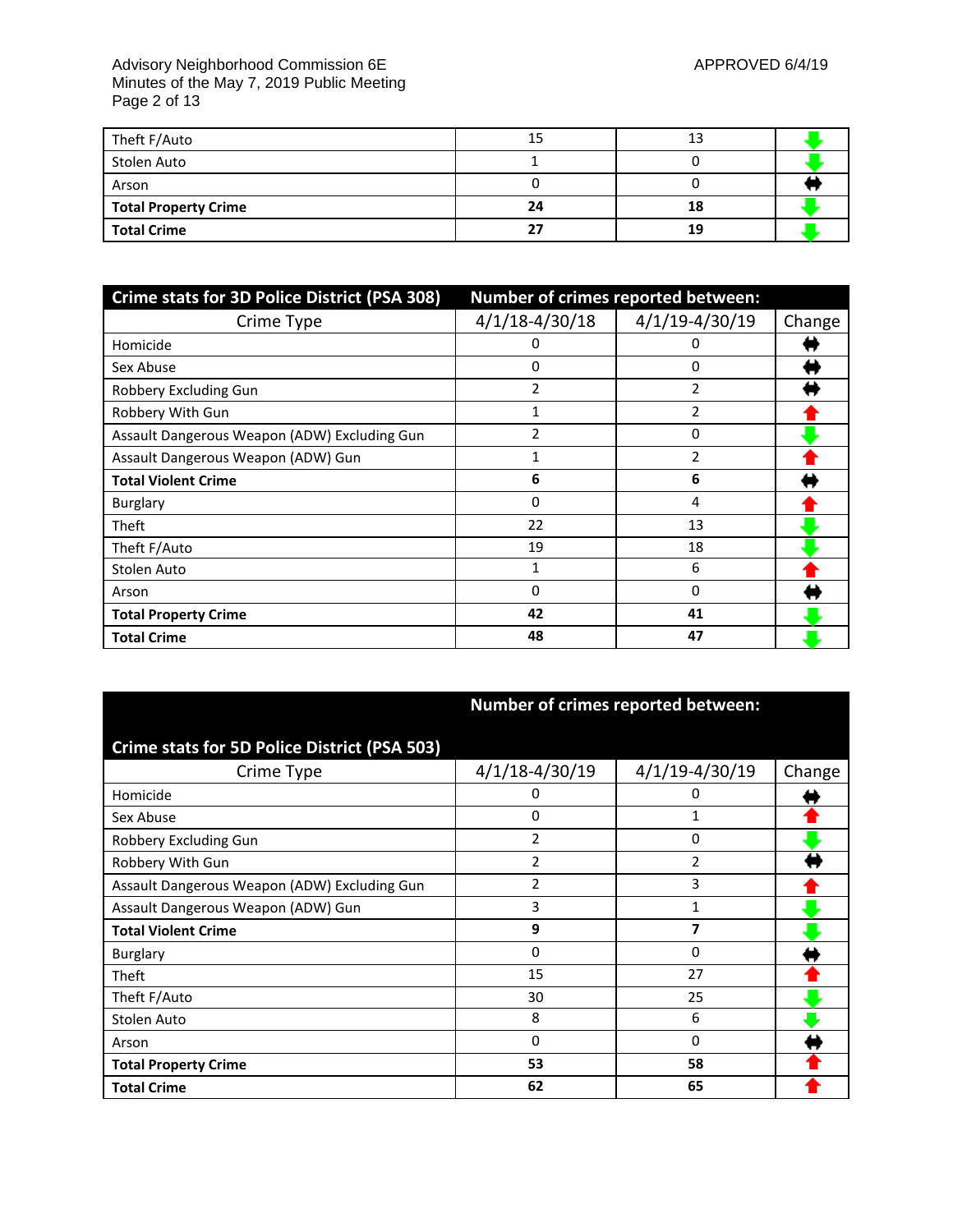**1D (PSA 103):** Lt. Wayne Steinhilber stated that residents can get all the crime data they want with "Crime Cards," an interactive public crime mapping application that can provide easy to understand data visualizations of crime locations, types and trends. More information can be found at: crimecards.dc.gov. He reported that Thefts from Auto has been the biggest driver of crime in 1D. He urged residents to "lock it, hide it, need it." He noted the following: **(1)** there was an ADW at North Capitol Street and K Street; **(2)** cameras are now operational at North Capitol Street and New York Avenue; **(3)** they have had good success with the Bike Patrol in Mount Vernon Triangle and this will be utilized on North Capitol Street.

**3D (PSA 308):** Captain H. S. Kim reported on crime for the past 30 days per the following: 4/26/19: serious assault at 69 N Street, NW – gunshot in shoulder – gunman arrested; 2 robberies on 1400 block of North Capitol Street; 400 P Street, NW – cash stolen; complaints from residents have been heard about the North Capitol Street corridor – MPD concentrating in this area; 4/24/19: 2 arrests; 4/29/19: 4 arrests; 4/15/19: 811 R Street - shooting; 5/1/19: 2 arrests; 5/2/19: 2 arrests for drugs and possession; 4/30/19: gunshots – no victims or damage; 5/2/19: gunshots – nothing found – citizens very helpful – urged all residents to get cameras.

A question and answer period followed. Commissioner Nigro reiterated that more of a police presence is needed at Kirby Street, Morgan Street and the alley. Commissioner Padro – **(1)** stated there is out-of-state ownership for the property in the 600 block of Rhode Island Avenue, NW; **(2)** asked whether there was public consumption of alcohol taking place at the 600 block of O Street and was informed there was not; **(3)** in regard to 1608 7<sup>th</sup> Street, NW, he provided the information to MPD.

A representative of the United House of Prayer located at  $7<sup>th</sup>$  & Rhode Island Avenue, NW raised the issue of the church's congregants getting parking tickets between the hours of 7:30 p.m. to 10:00 p.m. and asked about relief for same.

# **IV. CAMBRIA SUITES, 899 O STREET, NW: RENEWAL OF TWO (2) RETAILER CLASS C/HOTEL LICENSES [6E01]**

Commissioner Padro reported that the establishment has no noted violations, no concerns from the community, and that ANC 6E's ABC Licensing committee recommended approval.

**MOTION:** Commissioner Padro moved and Commissioner Wiggins seconded that ANC 6E *support* the renewal of two (2) Retailer Class C/Hotel Licenses of Cambria Suites, 899 O Street, NW, and that said support be communicated in writing to the ABC Board and ABRA. The Motion *passed* unanimously, 5 yeas (Commissioners Wiggins, Padro, Nigro, Rogers, and Judd] – 0 nays – 0 abstentions.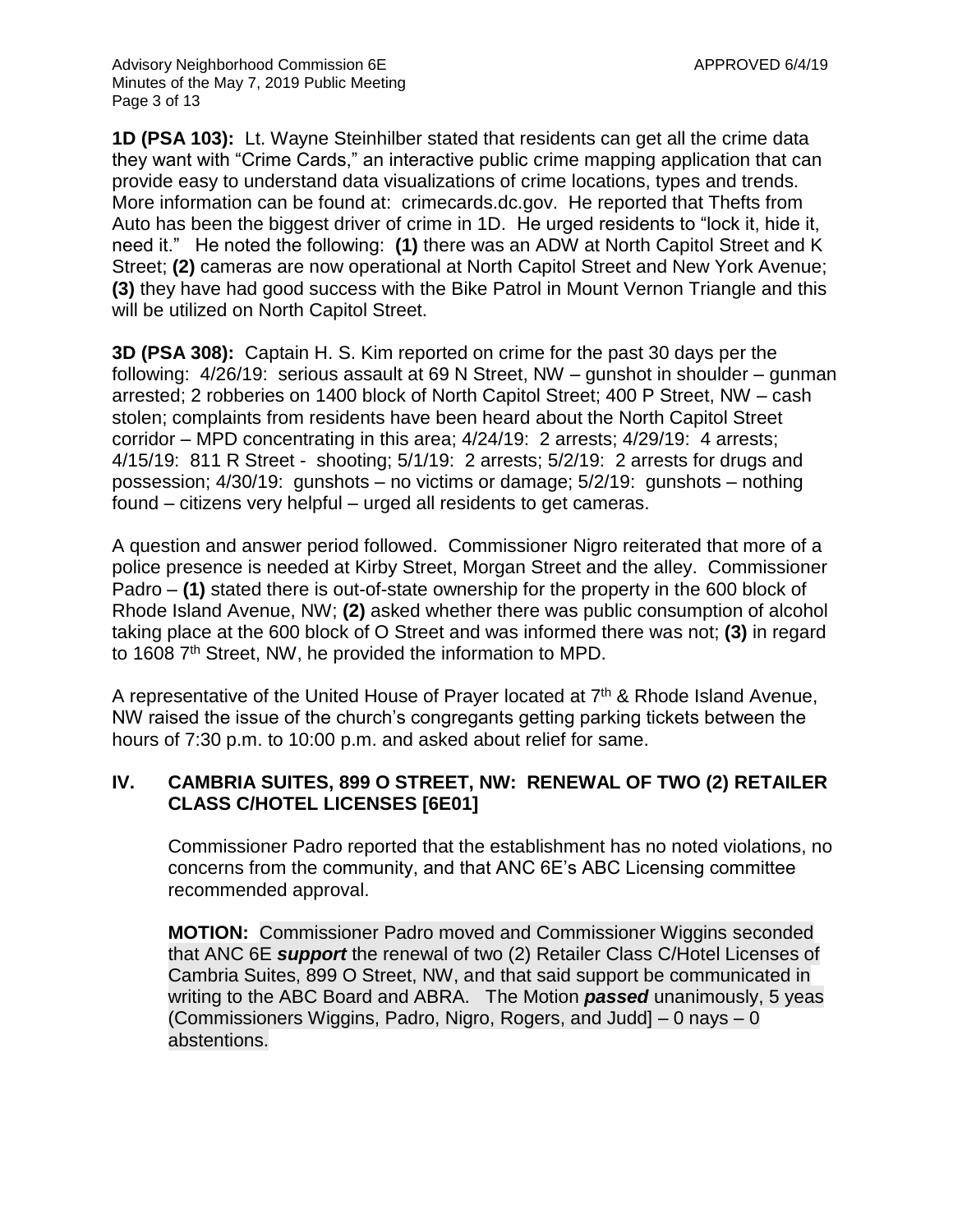# **V. CONVIVIAL, 801 O STREET, NW: RENEWAL OF RETAILER CLASS C/RESTAURANT LICENSE [6E01]**

Commissioner Padro reported that the establishment has had only one (1) warning for selling to a minor, no complaints from residents, and that ANC 6E's ABC Licensing Committee recommended approval.

**MOTION:** Commissioner Padro moved and Commissioner Judd seconded that ANC 6E *support* the renewal of the Retailer Class C/Restaurant License of Convivial, 801 O Street, NW, and that said support be communicated in writing to the ABC Board and ABRA. The Motion *passed* unanimously, 5 yeas (Commissioners Wiggins, Padro, Nigro, Rogers, and Judd] – 0 nays – 0 abstentions.

# **VI. GLO-LALIBELA, 1608 7TH STREET, NW: RENEWAL OF RETAILER CLASS C LICENSE [6E01]**

Commissioner Padro reported that there has been ongoing concern from residents relating to patrons lingering on the sidewalk after closing time on the weekends. The police were called this past weekend. The owners are working to improve signage and security and they have also agreed to the establishment of a reimbursable detail on Friday night and they are also entering into a Settlement Agreement to insure that these items are undertaken.

**MOTION:** Commissioner Padro moved and Commissioner Nigro seconded that ANC 6E *support* the renewal of the Retailer Class C License of Glo-Lalibela, 1608 7<sup>th</sup> Street, NW, pursuant to the signing of a Settlement Agreement and establishment of a reimbursable detail on Friday and Saturday nights at this location, and that said support be communicated in writing to the ABC Board and ABRA. The Motion *passed* unanimously, 5 yeas (Commissioners Wiggins, Padro, Nigro, Rogers, and Judd] – 0 nays – 0 abstentions.

# **VII. GIANT, 1400 7TH STREET, NW: RENEWAL OF RETAILER CLASS D RESTAURANT LICENSE [6E01]**

Commissioner Padro reported that there were no issues with this establishment during the renewal period and that ANC 6E's ABC Licensing Committee recommended approval.

**MOTION:** Commissioner Padro moved and Commissioner Judd seconded that ANC 6E *support* the renewal of the Retailer Class D License of Giant, 1400 7th Street, NW, and that said support be communicated in writing to the ABC Board and ABRA. The Motion *passed* unanimously, 5 yeas (Commissioners Wiggins, Padro, Nigro, Rogers, and Judd] – 0 nays – 0 abstentions.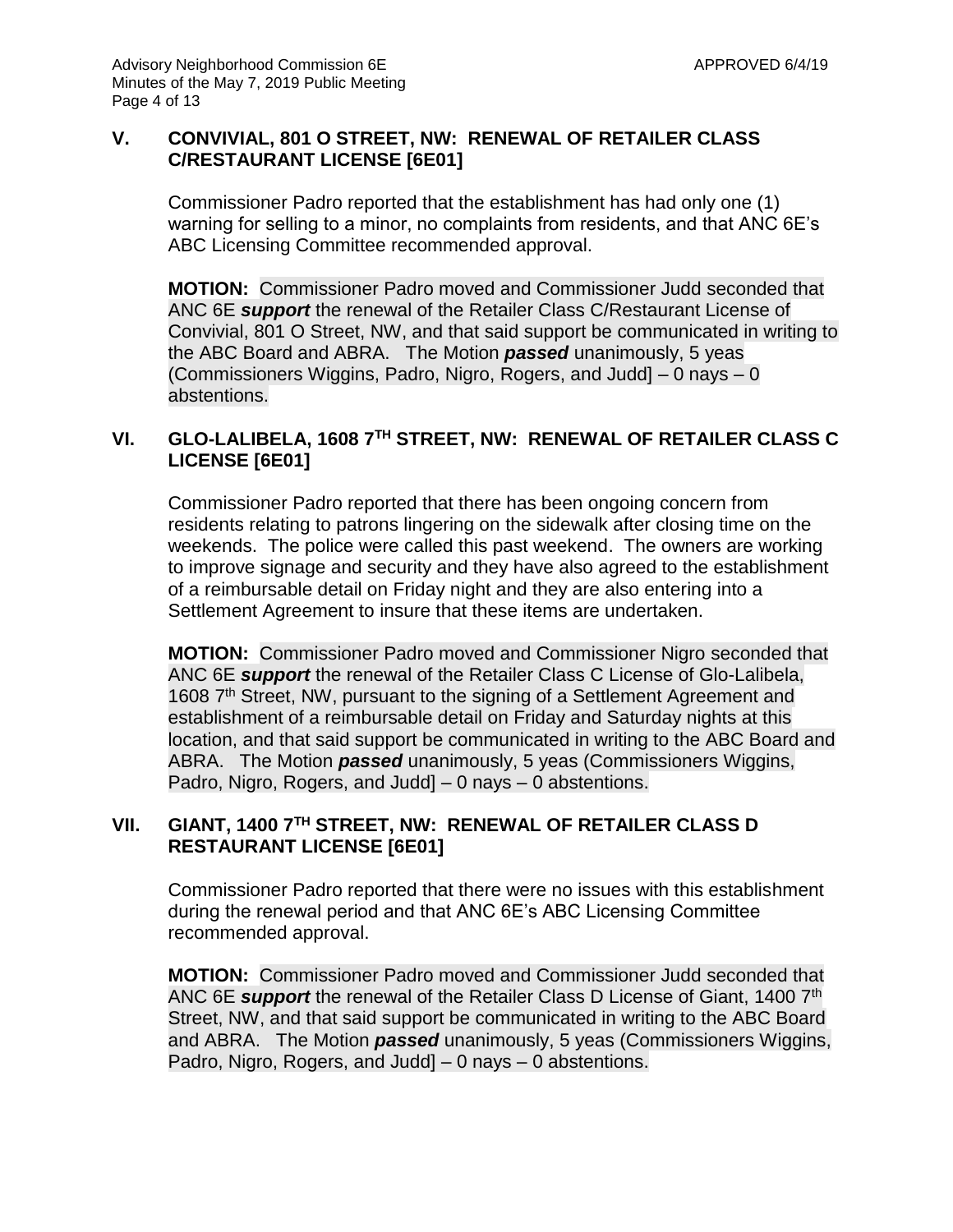# **VIII. BISTRO BOHEM, 1840 6TH STREET, NW: RENEWAL OF RETAILER CLASS C RESTAURANT LICENSE [6E02]**

Commissioner Padro reported that there were no negative reports for this establishment, no concerns from the community, and that ANC 6E's ABC Licensing Committee recommended approval.

**MOTION:** On behalf of Commissioner Brown, Commissioner Padro moved and Commissioner Nigro seconded that ANC 6E *support* the renewal of the Retailer Class C Restaurant License of Bistro Bohem, 1840 6<sup>th</sup> Street, and that said support be communicated in writing to the ABC Board and ABRA. The Motion *passed* unanimously, 5 yeas (Commissioners Wiggins, Padro, Nigro, Rogers, and Judd]  $-$  0 nays  $-$  0 abstentions.

### **IX. OTTOMAN TAVERNA, 425 I STREET, NW: RENEWAL OF RETAILER CLASS C RESTAURANT LICENSE [6E05]**

Commissioner Padro reported that there were no adverse reports for this establishment and that ANC 6E's ABC Licensing Committee recommended approval.

**MOTION:** On behalf of Commissioner Marriott, Commissioner Padro moved and Commissioner Judd seconded that ANC 6E *support* the renewal of the Retailer Class C Restaurant License of Ottoman Taverna, 425 I Street, NW, and that said support be communicated in writing to the ABC Board and ABRA. The Motion *passed* unanimously, 5 yeas (Commissioners Wiggins, Padro, Nigro, Rogers, and Judd] – 0 nays – 0 abstentions.

# **X. LA BETTY, 420 K STREET, NW: RENEWAL OF RETAILER CLASS C RESTAURANT LICENSE [6E05]**

Commissioner Padro reported that there were no adverse reports for this establishment and that ANC 6E's ABC Licensing Committee recommended approval.

**MOTION:** On behalf of Commissioner Marriott, Commissioner Padro moved and Commissioner Nigro seconded that ANC 6E *support* the renewal of the Retailer Class C Restaurant License of La Betty, 420 K Street, NW, and that said support be communicated in writing to the ABC Board and ABRA. The Motion *passed* unanimously, 5 yeas (Commissioners Wiggins, Padro, Nigro, Rogers, and Judd] – 0 nays – 0 abstentions.

### **XI. BUSBOYS & POETS, 450 K STREET, NW: RENEWAL OF RETAILER CLASS C RESTAURANT LICENSE [6E05]**

Commissioner Padro reported that there was no investigative history for this establishment and that ANC 6E's ABC Licensing Committee recommended approval.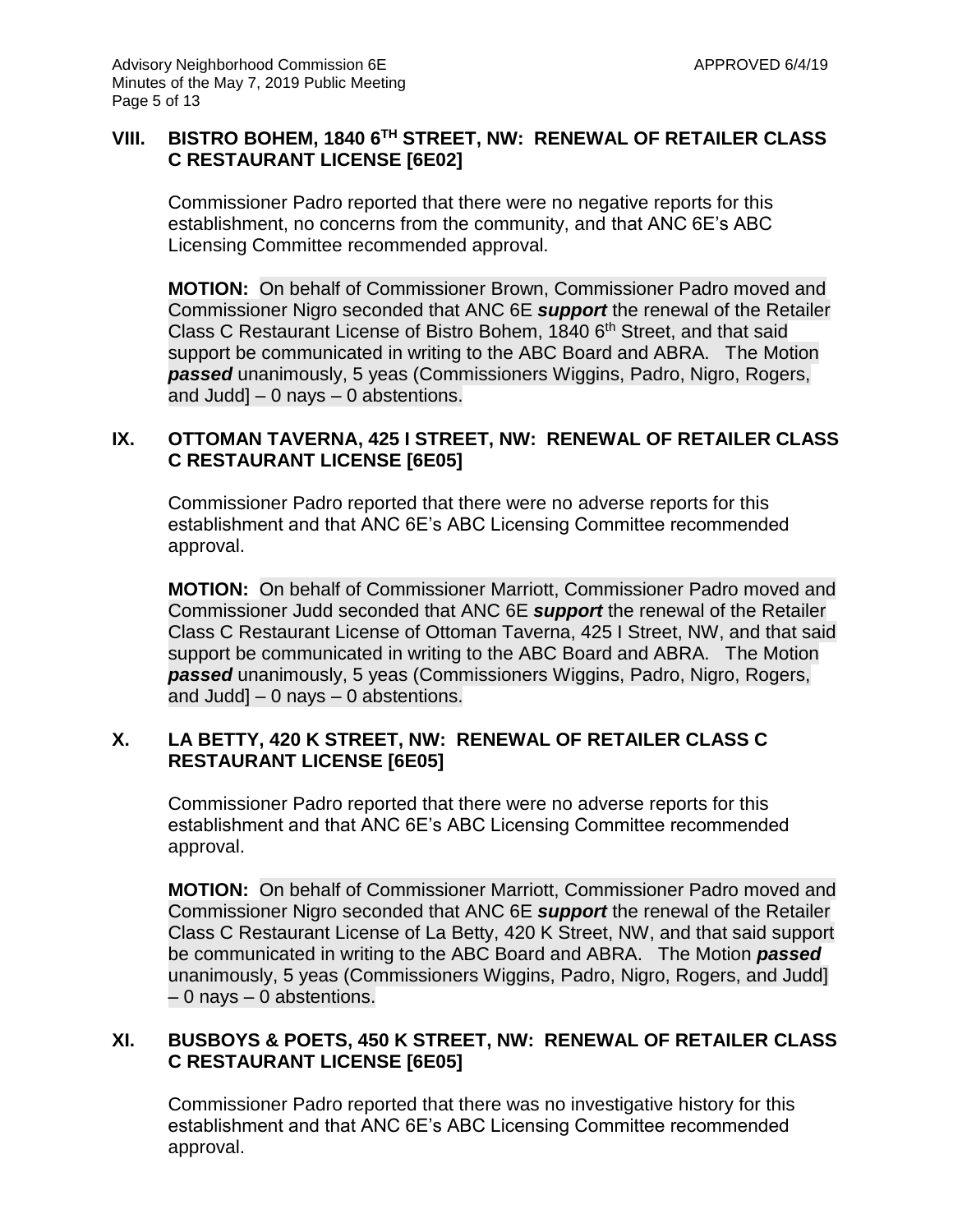**MOTION:** On behalf of Commissioner Marriott, Commissioner Padro moved and Commissioner Nigro seconded that ANC 6E *support* the renewal of the Retailer Class C Restaurant License of Busboys & Poets, 450 K Street, NW, and that said support be communicated in writing to the ABC Board and ABRA. The Motion *passed* unanimously, 5 yeas (Commissioners Wiggins, Padro, Nigro, Rogers, and Judd] – 0 nays – 0 abstentions.

### **XII. PRATHER'S ON THE ALLEY, 455 I STREET, NW: RENEWAL OF RETAILER CLASS C RESTAURANT LICENSE [6E05]**

Commissioner Padro reported that there were no investigative findings related to the operation of a sidewalk café, for which there was no endorsement, and the establishment has subsequently obtained the licensing for same. Accordingly, ANC 6E's ABC Licensing Committee recommended approval.

**MOTION:** On behalf of Commissioner Marriott, Commissioner Padro moved and Commissioner Judd seconded that ANC 6E *support* the renewal of the Retailer Class C Restaurant License of Prather's on the Alley, 455 I Street, NW, and that said support be communicated in writing to the ABC Board and ABRA. The Motion *passed* unanimously, 5 yeas (Commissioners Wiggins, Padro, Nigro, Rogers, and Judd] – 0 nays – 0 abstentions.

# **XIII. TEXAS de BRAZIL, 455 MASSACHUSETTS AVENUE, NW: RENEWAL OF RETAILER CLASS C RESTAURANT LICENSE [6E05]**

Commissioner Padro reported that there was no investigative history for this establishment and that ANC 6E's ABC Licensing Committee recommended approval.

**MOTION:** On behalf of Commissioner Marriott, Commissioner Padro moved and Commissioner Judd seconded that ANC 6E *support* the renewal of the Retailer Class C Restaurant License of Texas de Brazil, 455 Massachusetts Avenue, NW, and that said support be communicated in writing to the ABC Board and ABRA. The Motion *passed* unanimously, 5 yeas (Commissioners Wiggins, Padro, Nigro, Rogers, and Judd] – 0 nays – 0 abstentions.

# **XIV. A BAKED JOINT, 440 K STREET, NW: RENEWAL OF RETAILER CLASS C RESTAURANT LICENSE [6E05]**

Commissioner Padro reported that there were no adverse findings in the investigative history for this establishment and that ANC 6E's ABC Licensing Committee recommended approval.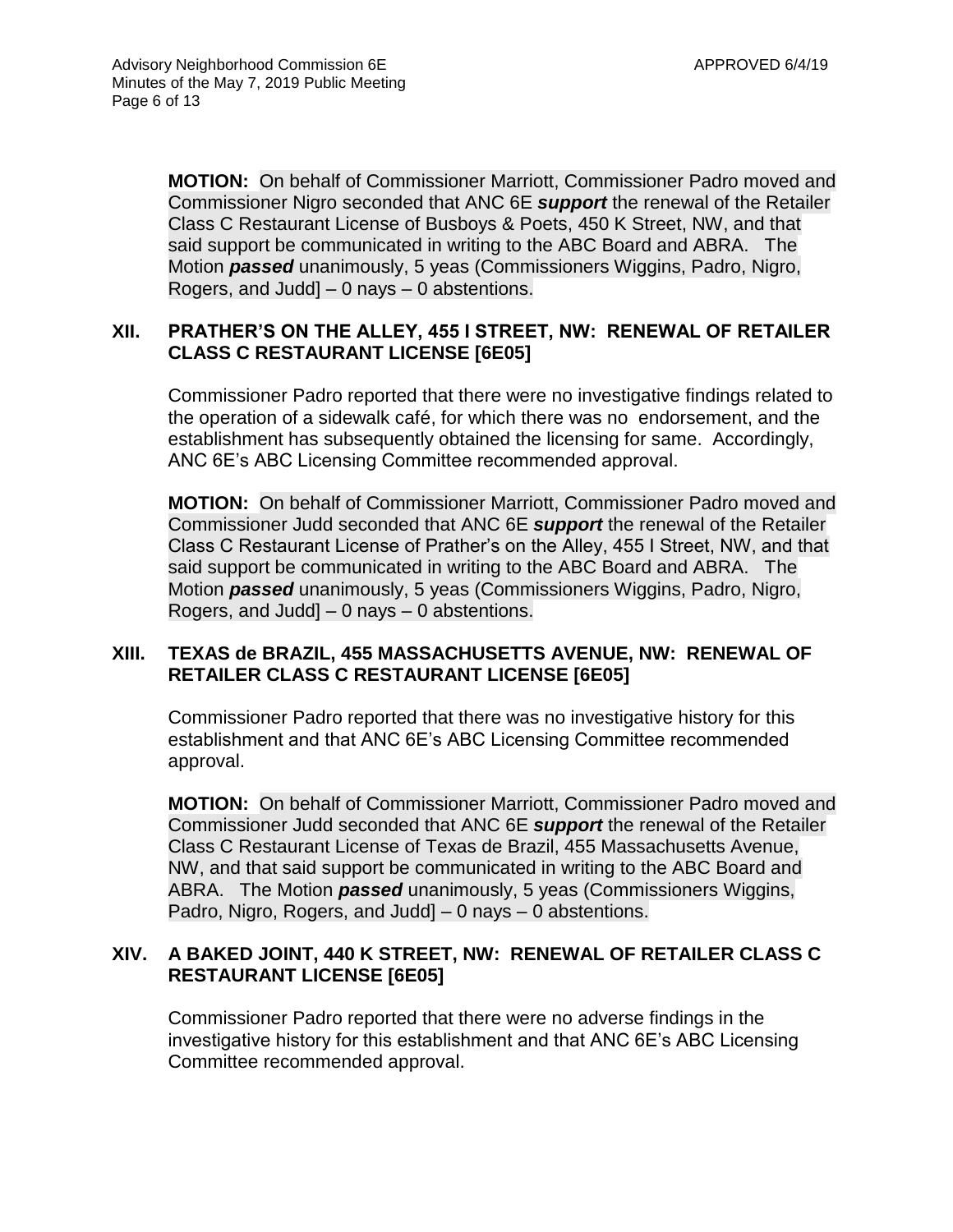**MOTION:** On behalf of Commissioner Marriott, Commissioner Padro moved and Commissioner Nigro seconded that ANC 6E *support* the renewal of the Retailer Class C Restaurant License of A Baked Joint, 440 K Street, NW, and that said support be communicated in writing to the ABC Board and ABRA. The Motion *passed*, 4 yeas (Commissioners Padro, Nigro, Rogers, and Judd] – 1 nay (Commissioner Wiggins) – 0 abstentions.

# **XV. MANDU, 453 K STREET, NW: RENEWAL OF RETAILER CLASS C RESTAURANT LICENSE [6E05]**

Commissioner Padro reported that there was no investigative history for this establishment and that ANC 6E's ABC Licensing Committee recommended approval.

**MOTION:** On behalf of Commissioner Marriott, Commissioner Padro moved and Commissioner Nigro seconded that ANC 6E *support* the renewal of the Retailer Class C Restaurant License of Mandu, 453 K Street, NW, and that said support be communicated in writing to the ABC Board and ABRA. The Motion *passed* unanimously, 5 yeas (Commissioners Wiggins, Padro, Nigro, Rogers, and Judd] – 0 nays – 0 abstentions.

# **XVI. SHOUK, 655 K STREET, NW: RENEWAL OF RETAILER CLASS D RESTAURANT LICENSE [6E05]**

Commissioner Padro reported that there was no investigative history for this establishment and that ANC 6E's ABC Licensing Committee recommended approval.

**MOTION:** On behalf of Commissioner Marriott, Commissioner Padro moved and Commissioner Nigro seconded that ANC 6E *support* the renewal of the Retailer Class C Restaurant License of Shouk, 655 K Street, NW, and that said support be communicated in writing to the ABC Board and ABRA. The Motion *passed* unanimously, 5 yeas (Commissioners Wiggins, Padro, Nigro, Rogers, and Judd] – 0 nays – 0 abstentions.

# **XVII. KINSHIP, 1015 7TH STREET, NW: RENEWAL OF RETAILER CLASS C RESTAURANT LICENSE [6E04]**

Commissioner Padro reported that there was no investigative history for this establishment and that ANC 6E's ABC Licensing Committee recommended approval.

**MOTION:** Commissioner Nigro moved and Commissioner Judd seconded that ANC 6E *support* the renewal of the Retailer Class C Restaurant License of Kinship, 1015 7<sup>th</sup> Street, NW, and that said support be communicated in writing to the ABC Board and ABRA. The Motion *passed* unanimously, 5 yeas (Commissioners Wiggins, Padro, Nigro, Rogers, and Judd] – 0 nays – 0 abstentions.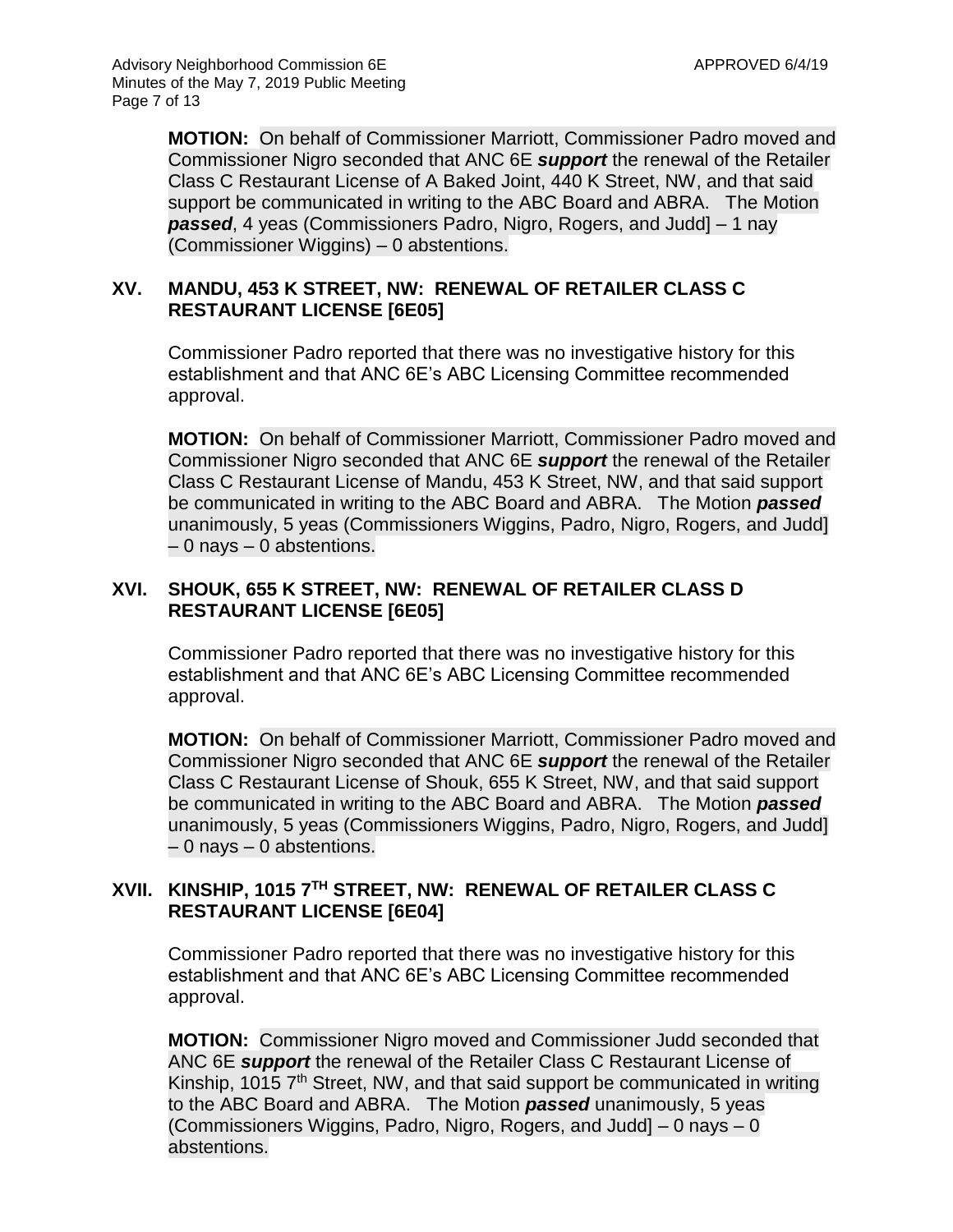# **XVIII. ALBA OSTERIA, 425 I STREET, NW: RENEWAL OF RETAILER CLASS C RESTAURANT LICENSE [6E05]**

Commissioner Padro reported that the establishment has acknowledged that it is closing. Commissioner Marriott advised Commissioner Padro that he has concerns about use of the license for a nightclub and expressed concern that the license would be used at that location. Further, Commissioner Marriott suggested that the Commission protest the license, but ANC 6E's ABC Licensing Committee declined this request.

**MOTION:** Commissioner Padro moved and Commissioner Nigro seconded that ANC 6E *protest* the renewal of the Retailer Class C Restaurant License of Alba Osteria, 425 I Street, NW, on the grounds of peace, order, and quiet, and that said opposition be communicated in writing to the ABC Board and ABRA. The Motion *passed* unanimously, 5 yeas (Commissioners Wiggins, Padro, Nigro, Rogers, and Judd] – 0 nays – 0 abstentions.

### **XIX. SPECIAL GUEST: TOMMY WELLS, DDOE – MAYOR BOWSER'S FY20'S BUDGET AND INVESTMENTS IN WARD 6**

Tommy Wells, Director of the District Department of Energy & Environment (DOEE), provided a synopsis of Mayor Muriel Bowser's FY 2020 Proposed Budget and investments in Ward 6 and noted the following:

- $\triangleright$  \$35M to grow the District's investment in affordable housing;
- **>** \$20M for Workforce Housing for teachers, first responders, social workers, hospitality workers, and others;
- $\triangleright$  \$56.4M increase in funding for DC Public Schools and Public Charter Schools;
- \$2.5M to make the "Keeping Childcare Affordable" Tax Credit permanent;
- $\geq$  \$3M toward expanding MPD officers to 4,000 by 2021, focusing on bikes and on-foot officers;
- $\triangleright$  \$240M investment in streetscapes, tree planting and urban forestry;

# **XX. SPECIAL GUEST: DDOT – FUTURE K STREET BIKE LANE**

Mike Goodno, DDOT Bicycle Program Specialist, provided a handout describing previous studies done on bike lanes in 2005, 2010, and 2014. The objective of the NoMa/Mount Vernon Triangle Bicycle Network Study was to find at least one low-stress and direct bicycling connection across the east-to-west rectangular study area of 6<sup>th</sup> Street, NW to 6<sup>th</sup> Street, NE, and K Street to N Street. DDOT is focusing on protected bike lanes for safety, perception and popularity, benefits to pedestrians and neighbors, and benefits to drivers. K Street conceptual plans have two options: Option 1 Road Diet and No Parking and Option 2 Abbreviated Road Diet and One Parking Lane.

A question and answer period followed.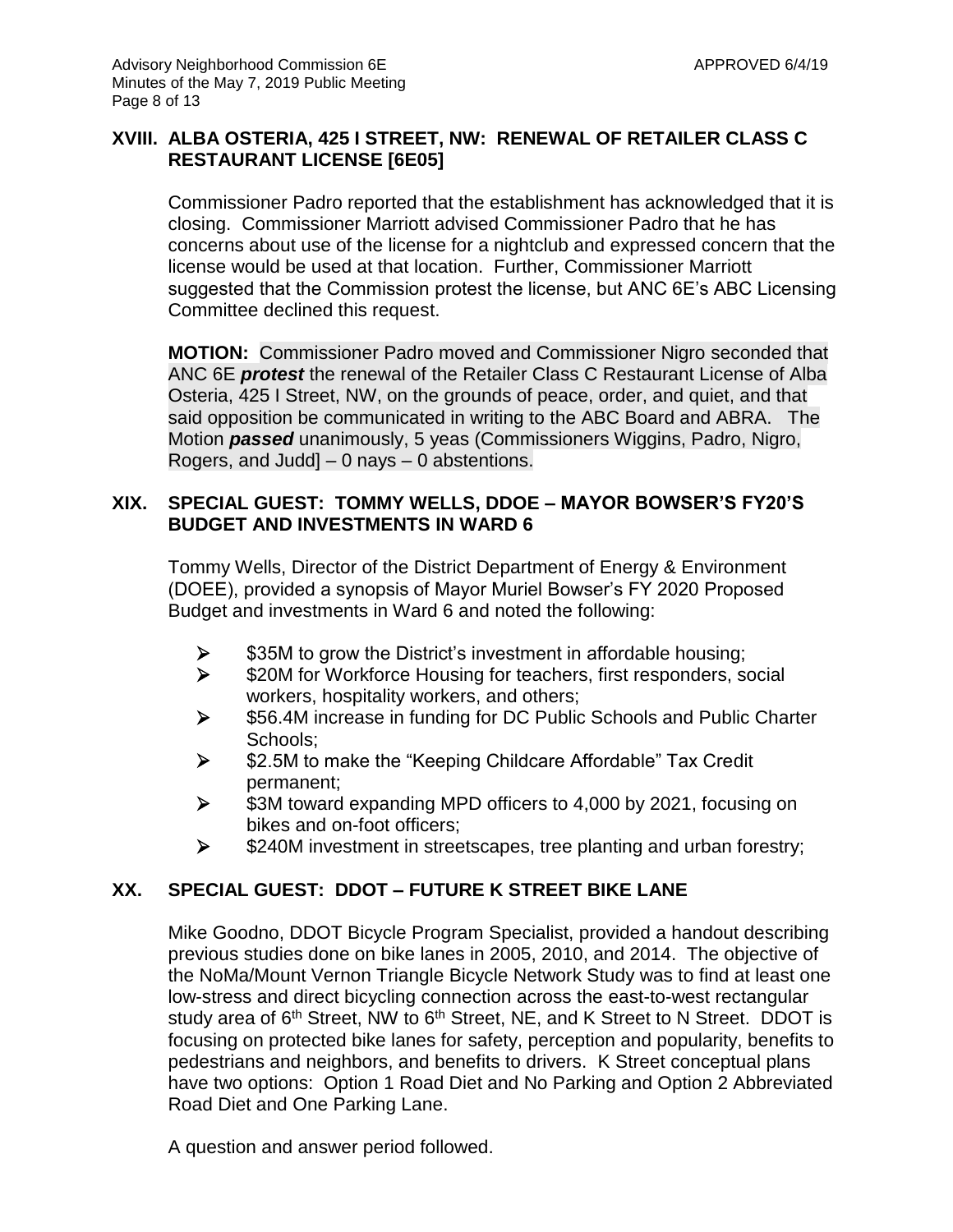Commissioner Padro raised the following issues: **a)** bike boxes are missing; **b)** there are disappearing bike lanes and no signage warning about this; **c)** bicycle traffic signals.

Alex Lopez, Chair of ANC 6E's Transportation Advisory Committee, offered the following comments:

 $\triangleright$  The Transportation Advisory Committee supports the K St. NW Complete Streets Project and has a preference for the option that preserves parking on the south side of the Unit Block and 400 Block of K St. NW.

He asked the DDOT team to consider a couple issues when moving beyond concept to the design phase:

- $\triangleright$  Plan for networks / connectivity with other existing or planned bike lane projects, including:
	- $\circ$  K Street, NE bike lanes between 2nd Street, NE and 6th Street (Notice of Intent published);
	- o New Jersey Avenue, NW (unprotected) bike lanes between H Street and N Street (planned);
	- o 5th Street, NW northbound bike lanes above New York Avenue, NW
	- o New York Avenue, NW bike lanes southwest of Mt. Vernon Square
	- o Eastern Downtown Protected Bike Lanes on 6th and 9th Streets, NW (planned);
- $\triangleright$  Floating bus stops to separate transit traffic from bike lanes
- Eeading pedestrian/bicycle intervals at all intersections, especially across North Capitol Street
- Real protective barriers (not flexposts)
- Additional CapitalBikeshare stations along this corridor. Currently lack any CapitalBikeshare stations between New Jersey Avenue, NW and 6th Street, NE

# **[Commissioner Rogers leaves at 7:45 p.m.]**

# **XXI. SPECIAL GUEST: DC HEALTHLINK – CHANGES TO DC LAW AFFECTING HEALTH INSURANCE**

Purvee Kempf spoke regarding DC Healthlink, DC's Health Insurance Marketplace. She stated that DC is only 2% uninsured. A DC law mandated that all DC residents have insurance effective January 1, 2019. Enrollments are November 1 to January 31, each year, there is a special enrollment opportunity now, and Medicaid enrollment is year round.

**Contact: DCHealthLink.com; 855-532-5465**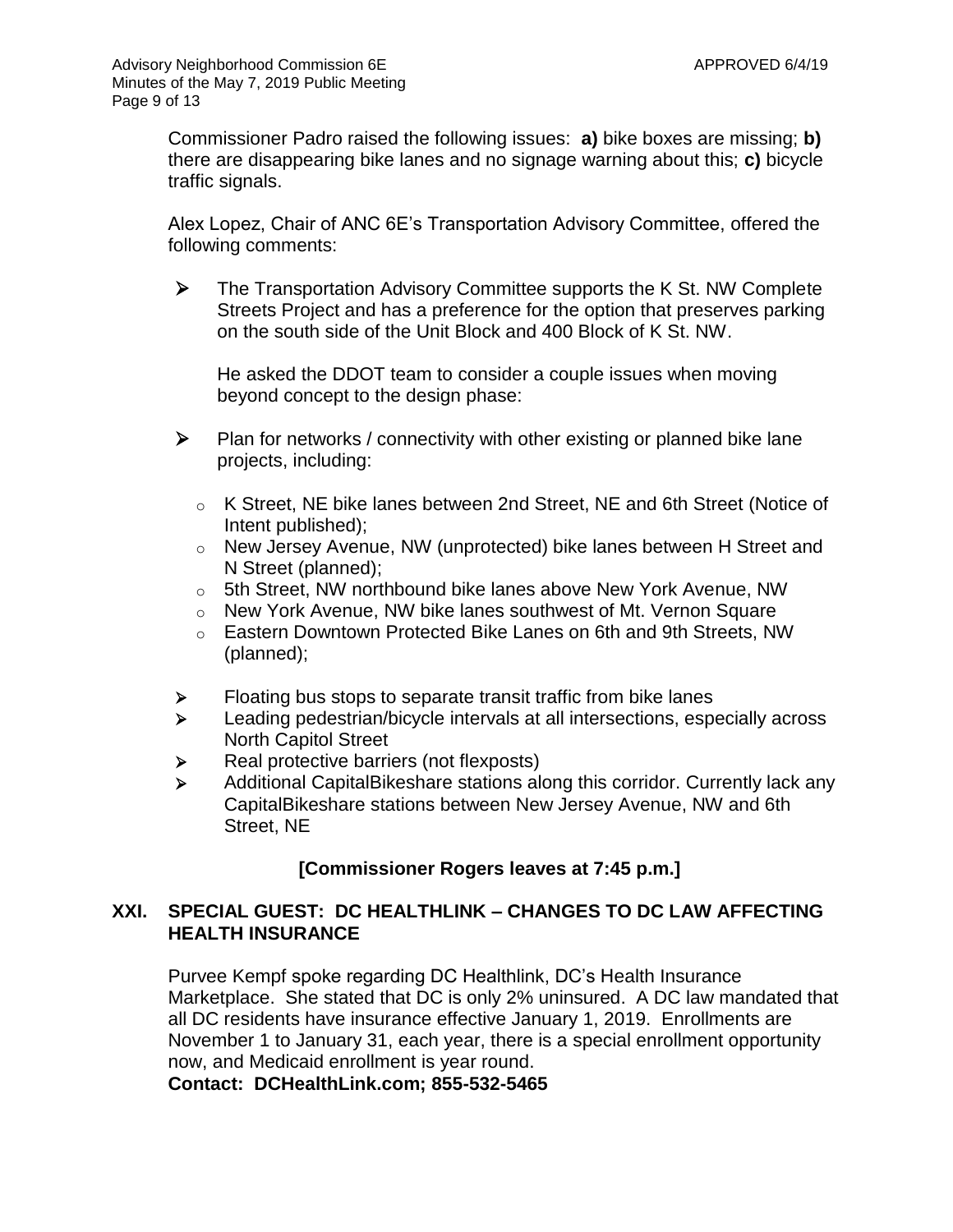## **XXII. 600 BLOCK OF O STREET, NW: RESOLUTION RE REQUEST FOR MPD LIGHT TOWER AND MOBILE CRIME CAMERA ON SATURDAY NIGHTS [6E02]**

**MOTION:** Commissioner Padro moved and Commissioner Wiggins seconded that ANC 6E *support* the request that MPD station a light tower and mobile crime camera on the 600 block of O Street, NW throughout the summer season until further notice in order to have additional resources to dispel certain activities taking place there and that said support be communicated in writing to the MPD Third District Commander and the Chief of Police. The Motion *passed* unanimously, 4 yeas (Commissioners Wiggins, Padro, Nigro, and Judd] – 0 nays – 0 abstentions.

# **XXIII. 600 BLOCK OF S STREET, NW: RESOLUTION RECOMMENDING PLACEMENT OF NEW CAPITAL BIKESHARE STATION**

**MOTION:** Commissioner Padro moved and Commissioner Nigro seconded that ANC 6E *support* the placement of a new Capital Bikeshare station at the northeast corner of 7<sup>th</sup> and S Streets, NW, and that said support be communicated in writing to Capital Bikeshare and DDOT. The Motion *passed* unanimously, 4 yeas (Commissioners Wiggins, Padro, Nigro, and Judd] – 0 nays – 0 abstentions.

# **XXIV. 1600 7TH STREET, NW: REQUEST FOR SUPPORT FOR PUBLIC SPACE PERMIT (DACHA BEER GARDEN) [6E01]**

Commissioner Padro advised that in response to meetings with the Central Shaw Neighborhood Association, Dacha Beer Garden will be adding plantings and noise barriers with noise absorptive materials that require the additional occupation of public space and that a Public Space Permit is needed.

**MOTION:** Commissioner Padro moved and Commissioner Nigro seconded that ANC 6E *support* the request for support for a Public Space Permit of Dacha Beer Garden, 1600 7<sup>th</sup> Street, NW, specifically that the Commission supports the additional materials that have been installed in public space in order to mitigate sounds by patrons of the establishment, and that said support be communicated in writing to the Public Space Committee and DDOT. The Motion *passed* unanimously, 4 yeas (Commissioners Wiggins, Padro, Nigro, and Judd] – 0 nays – 0 abstentions.

# **XXV. 1737 11TH STREET, NW: REQUEST FOR SUPPORT FOR PLANS FOR BRICK PARAPET WALL (FLEISHER GROUP/R STREET DEVELOPMENT) [6E01]**

Will Teass of Warren Architects spoke regarding the request for support of 1737 11<sup>th</sup> Street, NW. HPRB recommended that a parapet wall be added to the north elevation to minimize visibility.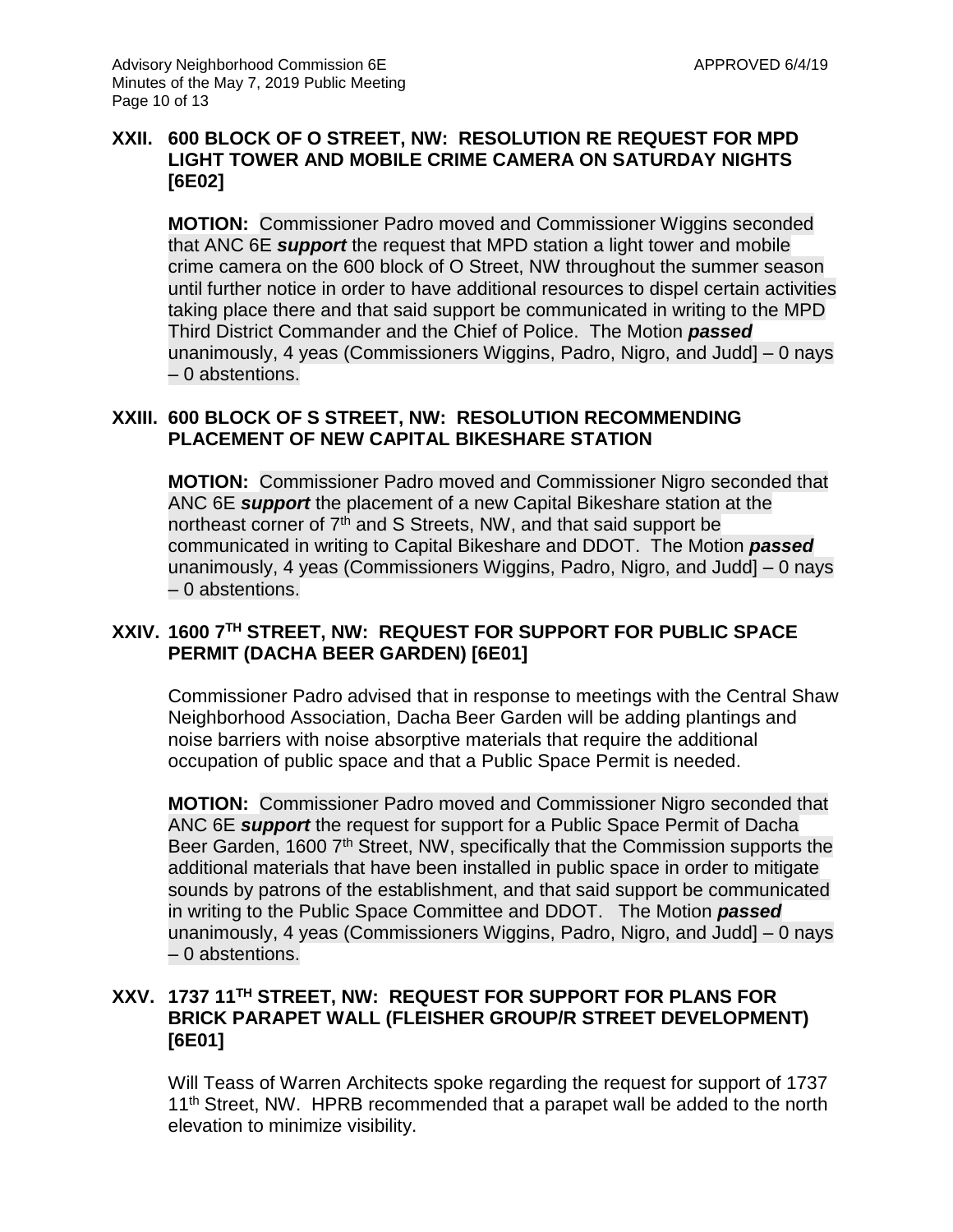**MOTION:** Commissioner Padro moved and Commissioner Judd seconded that ANC 6E *support* the request for support of 1737 11th Street, NW to add a parapet wall to the north elevation to minimize visibility and that said support be communicated in writing to the Historic Preservation Office and HPRB. The Motion *passed* unanimously, 4 yeas (Commissioners Wiggins, Padro, Nigro, and Judd] – 0 nays – 0 abstentions.

### **XXVI. 504 K STREET, NW: CONSIDERATION OF A PUBLIC SPACE PERMIT FOR AN UNENCLOSED SIDEWALK CARE FOR A 7/11 CONVENIENCE STORE**

**MOTION:** Commissioner Padro moved and Commissioner Wiggins seconded that ANC 6E *protest* the approval of the application for a Public Space Permit of 504 K Street, NW and that said opposition be communicated in writing to DDOT and the Public Space Committee with the understanding that this item be added to the agenda of the June 4, 2019 ANC 6E Public Meeting for a more robust discussion from the applicant. The Motion *passed* unanimously, 4 yeas (Commissioners Wiggins, Padro, Nigro, and Judd] – 0 nays – 0 abstentions.

# **XXVII. MULTIPLE LOCATIONS: REQUESTS FOR APPROVAL OF PUBLIC SPACE APPLICATIONS FOR 5G/SMALL CELL ANTENNAS AND EQUIPMENT (AT&T, CROWN CASTLE, VERIZON) [6E 01, 6E02, 6E03, 6E04, 6E05, 6E06, 6E07]**

**MOTION:** Commissioner Padro moved and Commissioner Judd seconded that ANC 6E *table* this matter until the June 4, 2019 ANC 6E Public Meeting. The Motion *passed* unanimously, 4 yeas (Commissioners Wiggins, Padro, Nigro, and Judd] – 0 nays – 0 abstentions.

### **XXVIII. 925 RHODE ISLAND AVENUE, NW: RESOLUTION RE PREFERRED MASSING AND ORIENTATION OF PROPOSED BANNEKER ACADEMIC HIGH SCHOOL [DCPS/DGS) [6E01]**

Commissioner Padro stated that a letter should be sent to Mayor Muriel Bowser to keep the proposed Banneker Academic High School at 800 Euclid Street, NW and not relocate it to 925 Rhode Island Avenue, NW. There are resident concerns that the massing of the proposed building for Banneker at Rhode Island Avenue is 56 feet which is taller than the existing school and would have an adverse effect on the Greater U Street Historic District across R Street and may be contrary to historic regulations. In addition, the location of the proposed football field should not intrude on the Shaw Recreation Center. The Commission has received a request from the French Street Neighborhood Association to go on record that these considerations be respected.

**MOTION:** Commissioner Padro moved and Commissioner Judd seconded that ANC 6E communicate the preferences for massing and orientation of the proposed Banneker High School that have been expressed by community residents to DCPS and DGS. The Motion *passed* unanimously, 4 yeas (Commissioners Wiggins, Padro, Nigro, and Judd] – 0 nays – 0 abstentions.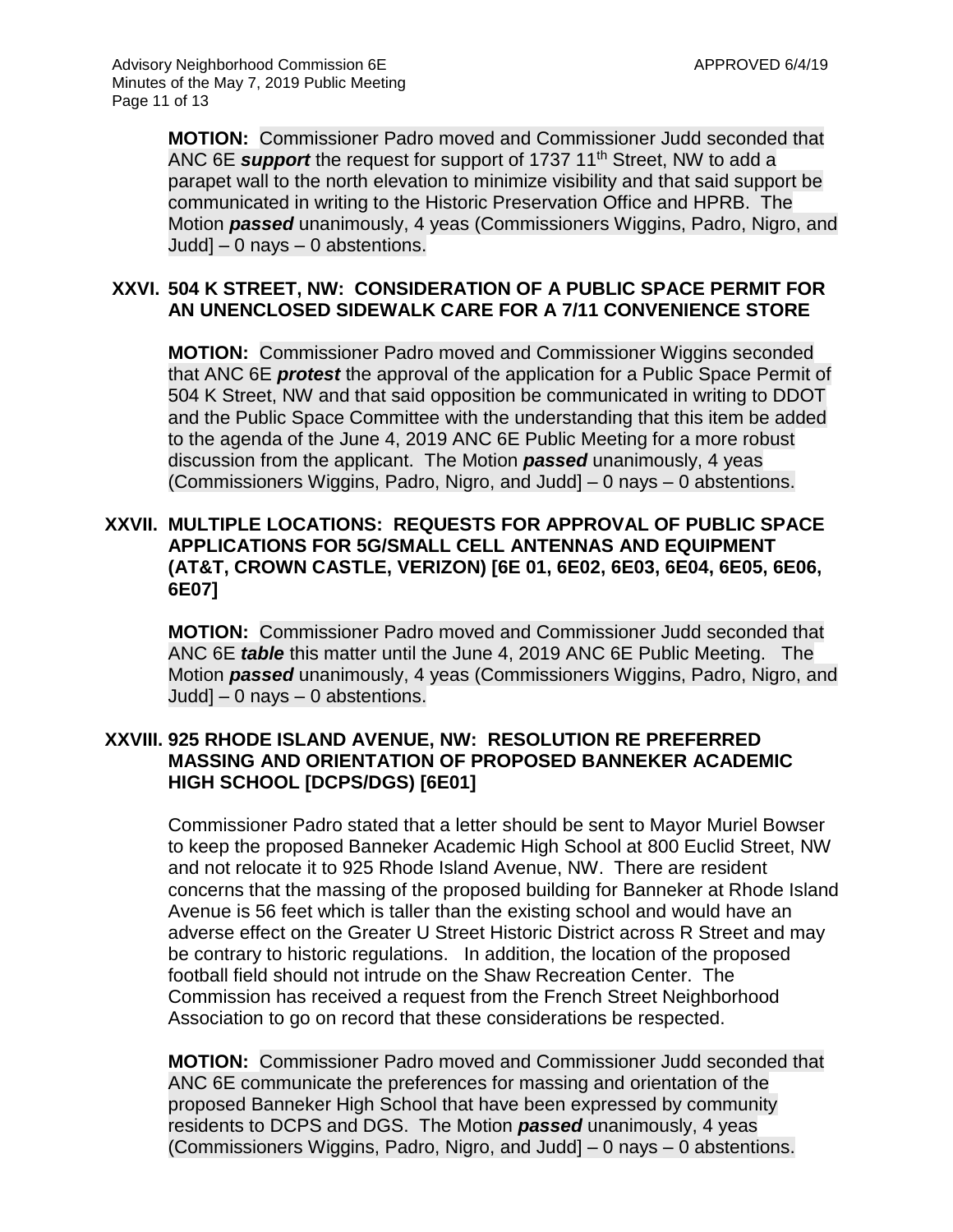**MOTION:** Commissioner Padro moved and Commissioner Wiggins seconded that ANC 6E reiterate its support for 925 Rhode Island Avenue, NW as the site for a new Shaw Middle School and that said support be communicated in writing to the Council of the District of Columbia and Mayor Muriel Bowser. The Motion *passed* unanimously, 4 yeas (Commissioners Wiggins, Padro, Nigro, and Judd] – 0 nays – 0 abstentions.

### **XXIX. DDOT NOTICE OF INTENT: INSTALLATION OF ALL-WAY STOP CONTROL AT THE INTERSECTION OF 8TH & Q STREETS, NW**

**MOTION:** Commissioner Padro moved and Commissioner Wiggins seconded that ANC 6E support the DDOT Notice of Intent for installation of all-way stop control at the intersection of  $8<sup>th</sup>$  & Q Streets, NW and that said support be communicated in writing to DDOT. The Motion *passed* unanimously, 4 yeas (Commissioners Wiggins, Padro, Nigro, and Judd] – 0 nays – 0 abstentions.

# **XXX. DDOT NOTICE OF INTENT: INSTALLATION OF ALL-WAY STOP CONTROL AT THE INTERSECTION OF 8TH & P STREETS, NW**

**MOTION:** Commissioner Padro moved and Commissioner Wiggins seconded that ANC 6E support the DDOT Notice of Intent for installation of all-way stop control at the intersection of  $8<sup>th</sup>$  & P Streets, NW and that said support be communicated in writing to DDOT. The Motion *passed* unanimously, 4 yeas (Commissioners Wiggins, Padro, Nigro, and Judd] – 0 nays – 0 abstentions.

### **XXXI. OLD BUSINESS**

None.

### **XXXII. APPROVAL OF MINUTES OF THE 3/5/19 AND 4/2/19 PUBLIC MEETINGS**

**MOTION:** Commissioner Wiggins moved and Commissioner Padro seconded that the Minutes of the ANC 6E Public Meetings of **March 5, 2019** and **April 2, 2019** be approved. The Motion *passed* unanimously, 4 yeas (Commissioners Wiggins, Padro, Nigro, and Judd] – 0 nays – 0 abstentions.

### **XXXIII. APPROVAL OF TREASURER'S REPORT**

As Treasurer Brown was absent, this item was *tabled* until the June 4, 2019 Public Meeting.

### **XXXIV. APPROVAL OF EXPENSES**

**A. MOTION:** Commissioner Wiggins moved and Commissioner Padro seconded that the invoice submitted by Karen Jehle in the amount of \$250.00 for recording services for the **ANC 6E May 7, 2019 Public Meeting** and development of the website be approved. The Motion *passed* unanimously, 4 yeas (Commissioners Padro, Wiggins, Nigro, and Judd)  $-0$ nays – 0 abstentions.